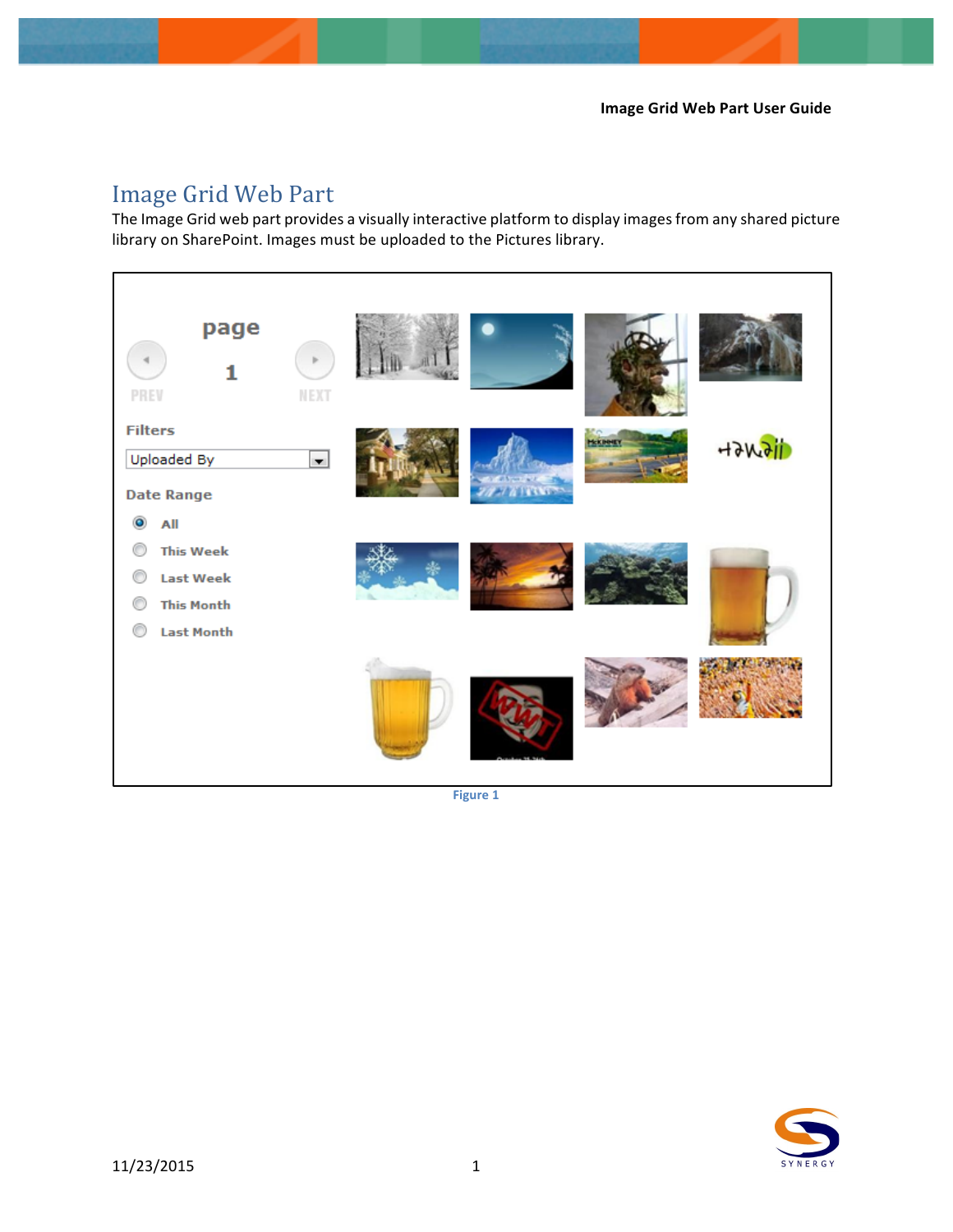Users are able to use the page left right arrows to scroll back and forth between the pages of image thumbnails. Users can also filter images by the individual who uploaded the images or by the date of upload. 



Users are also able to scroll between images using the left and right buttons when viewing the image detail, or by clicking the left and right arrows which display upon mouse rollover.

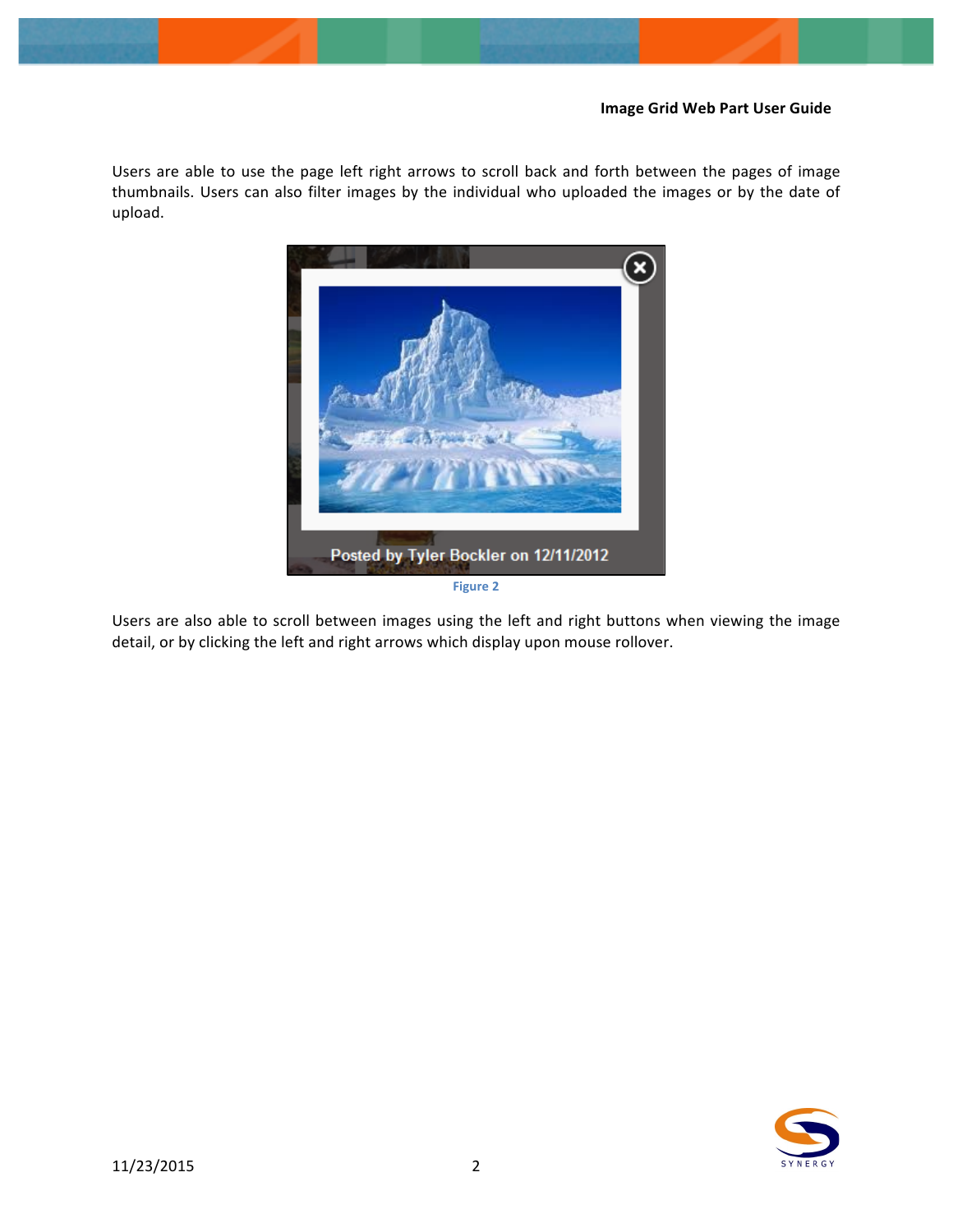# To Add a New Image Directly to a Picture Library

To add a new image to the image grid web part by directly uploading a file to an image library, you will need to perform the following actions.

1. From the Site Actions menu in the ribbon, navigate to Site Contents.



2. From the Site Contents Screen, select the appropriate Picture Library. This will most often be called 'Shared Pictures', but can be any picture library, so long as the Image Grid web part is configured to associate to that library.



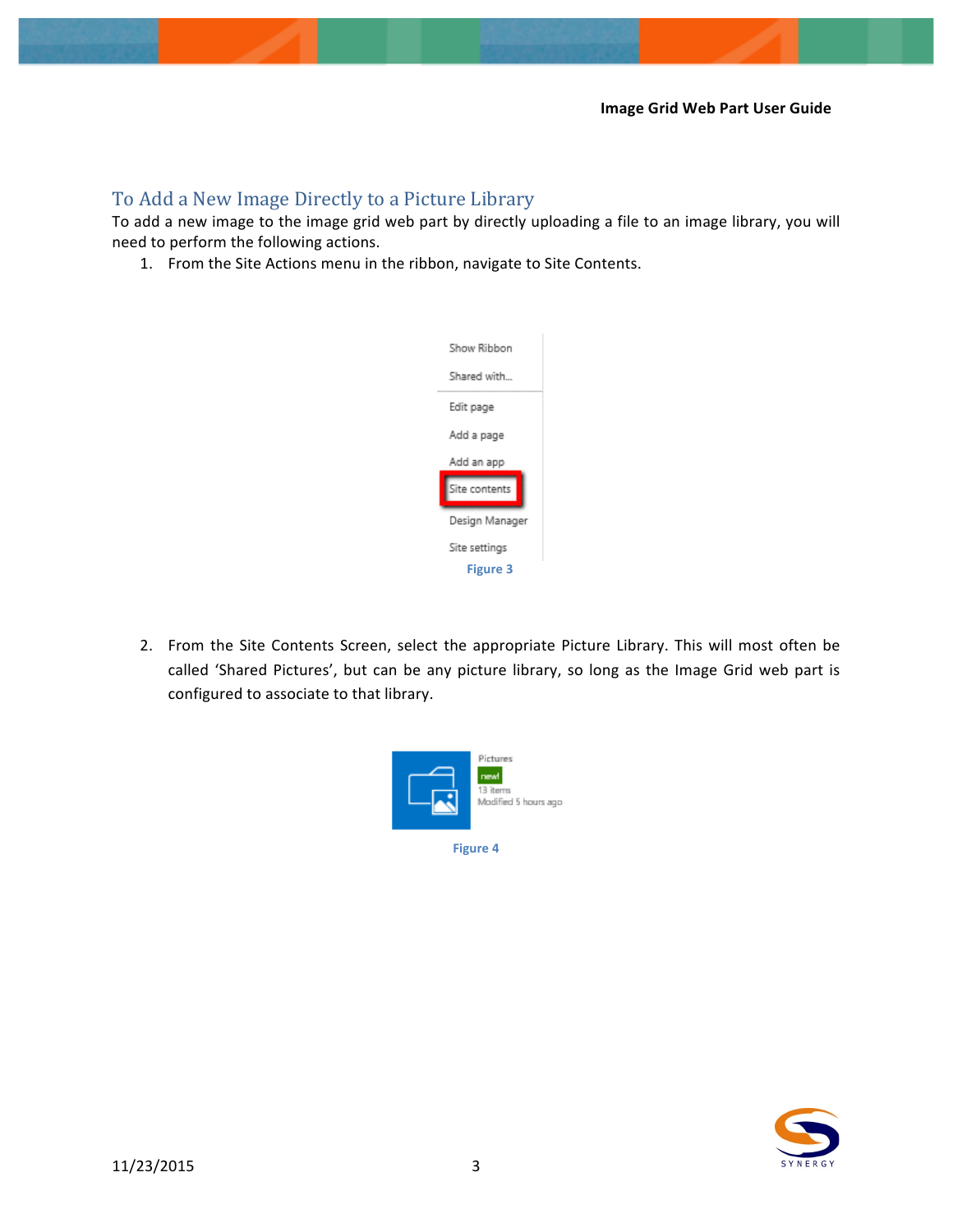3. From the library, either drag and drop the file or select +new picture





4. If you are dragging and dropping the file, your files will be uploaded when the download is complete. If you are adding it manually, select Browse and then select the file you want to upload. Click Ok.

| Add a picture |                          |    |                 |
|---------------|--------------------------|----|-----------------|
| Choose a file |                          |    | Brawse          |
|               | Overwrite existing files | OK | Cancel          |
|               | <b>Figure 6</b>          |    | <b>State on</b> |

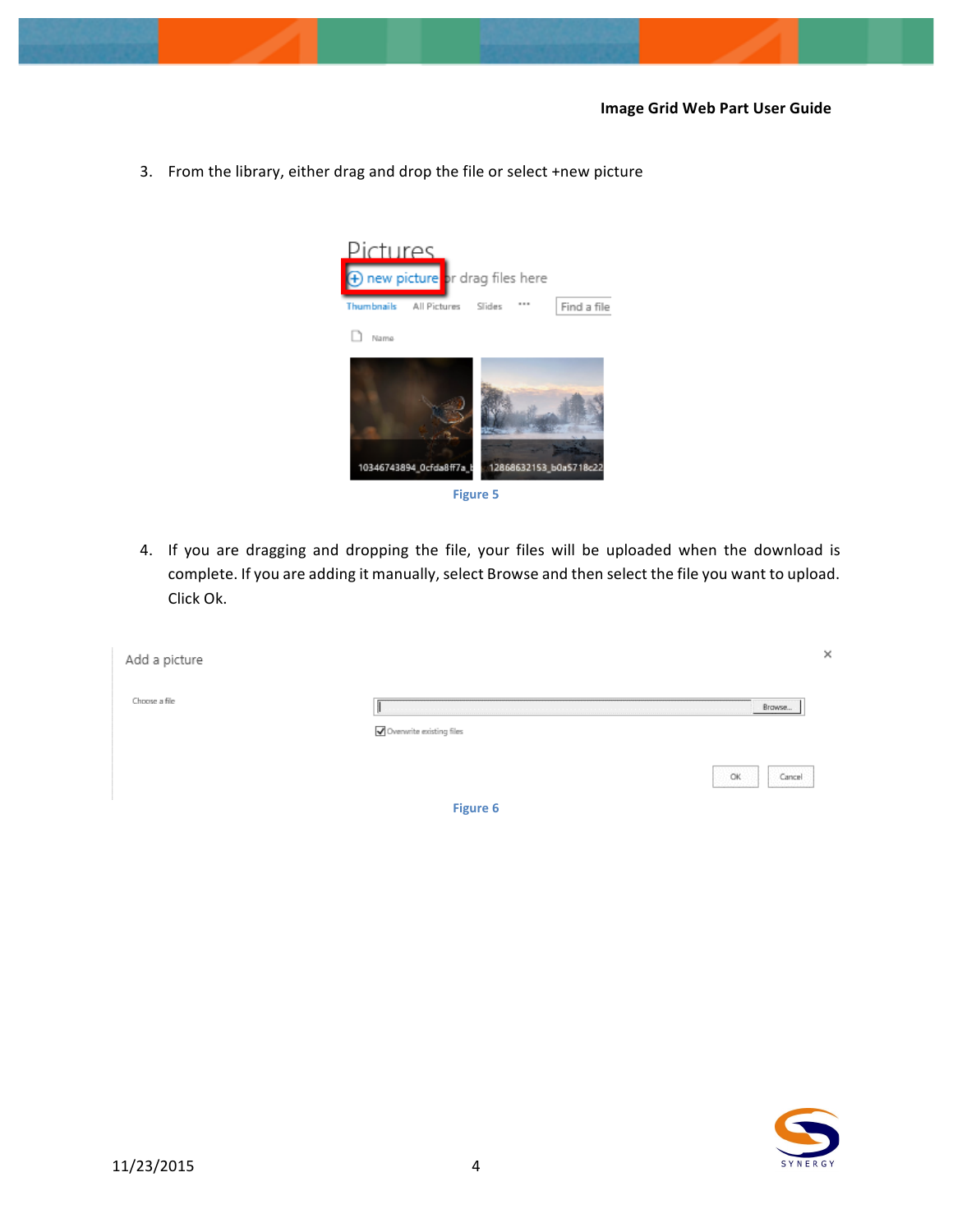## To Delete an Image

To delete an image from the picture library, and therefore from displaying in the Image Grid web part, you will need to perform the following actions:

1. From the Site Actions menu in the ribbon, navigate to Site Contents.



2. From the Site Contents Screen, select the appropriate Picture Library. This will most often be called 'Shared Pictures', but can be any picture library, so long as the Image Grid web part is configured to associate to that library.



3. Click on the Name of the image you would like to delete and select Delete Item.



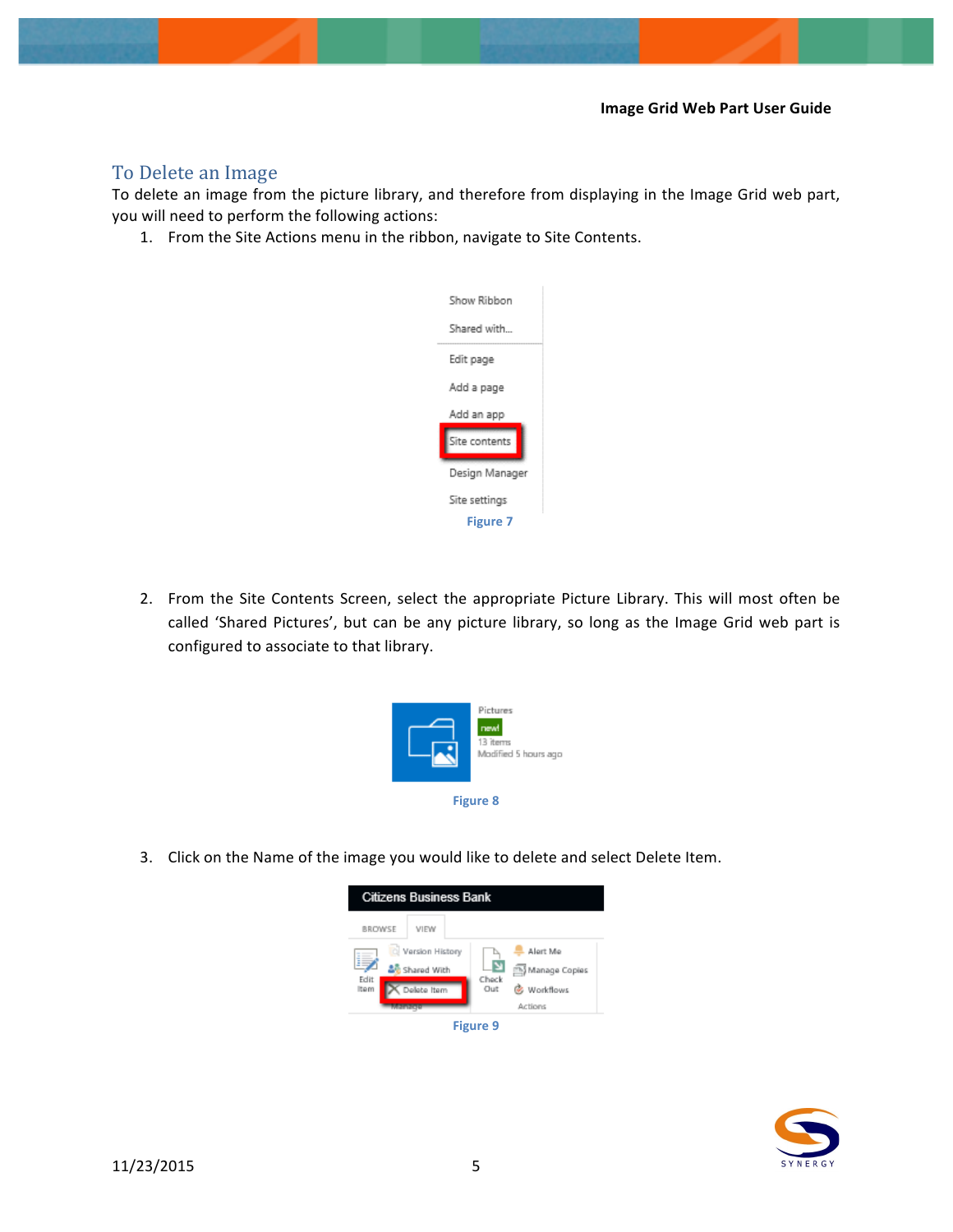### Create a new Picture Library

In order to use the Image Grid web part, there must be a Picture Library to associate to. To create a new library, select Site Contents> add an app> Picture Library

Enter a name for the Picture Library in the Name field and click create.

| Adding Picture Library                                                                  |                                                              | $\bar{\times}$ |
|-----------------------------------------------------------------------------------------|--------------------------------------------------------------|----------------|
| Pick a name<br>You can add this app multiple times to your site. Give it a unique name. | Name:                                                        |                |
| <b>Advanced Options</b>                                                                 | istetet viet viet vie<br>erretetetetetet<br>Cancel<br>Create |                |
|                                                                                         | Figure 10                                                    |                |

Once the list has been created, you can begin populating it either by dragging and dropping the file or select +new picture





If you are dragging and dropping the file, your files will be uploaded when the download is complete. If you are adding it manually, select Browse and then select the file you want to upload. Click Ok.

| Add a picture |                          |              |
|---------------|--------------------------|--------------|
| Choose a file |                          | Brawse       |
|               | Overwrite existing files |              |
|               |                          | OK<br>Cancel |
|               |                          |              |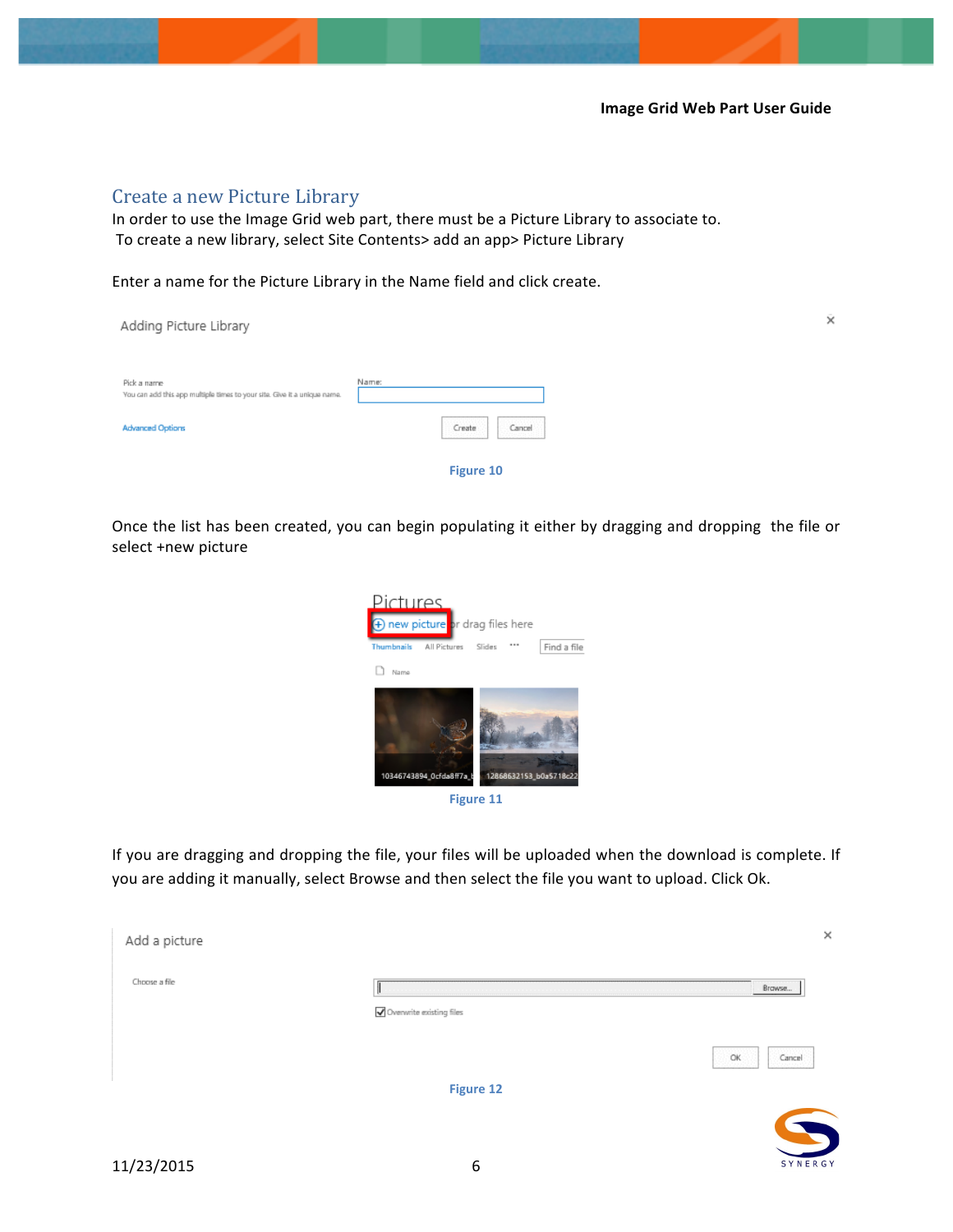Now that you have a library setup with pictures, you can now proceed in using the web part. If you already have a page created to house the image grid web part, open it in edit mode. In the "Add a Web Part" zone, add the Image Grid web part.

| Once it has been added, open the web part properties. |  |
|-------------------------------------------------------|--|
| In the web part properties window, you will see this: |  |

| Appearance                                         | Source Site Url:                                        |
|----------------------------------------------------|---------------------------------------------------------|
| Title                                              | The site collection URL where all source content is     |
| Image Grid WebPart                                 | stored                                                  |
|                                                    |                                                         |
| Height                                             | Web Url:                                                |
| Should the Web Part have a fixed height?<br>Placis | Used if this web part is used in a sub-site.            |
|                                                    |                                                         |
| (C) No. Adjust height to fit zone.                 | List Name:                                              |
| Width                                              |                                                         |
| Should the Web Part have a fixed width?            | The custom list name that feeds the web part.           |
| Ploels<br>Yes                                      | Default "Shared Images". The code will look for a       |
| (C) No. Adjust width to fit zone.                  | picture library named "Shared Images" in the above      |
| Chrome State                                       | URL                                                     |
| Minimized                                          |                                                         |
| (C) Normal                                         | Columns:                                                |
|                                                    | Number of columns you want. Default is 2                |
| Chrome Type                                        |                                                         |
| None<br><b>M</b>                                   | Image Width:                                            |
| ± Layout                                           | Width of the image container. Default is 200.           |
| + Advanced                                         | Converted to pixels by code so you only need to         |
| - Custom Web Part Properties                       | enter a number > 0                                      |
| Web URL                                            |                                                         |
| http://cbb.synbeta.com                             | Rows:                                                   |
| <b>List Name</b>                                   |                                                         |
| <b>Pictures</b>                                    | Number of rows you want. Default is 2.                  |
|                                                    |                                                         |
| Columns<br>2                                       | Image Height:                                           |
|                                                    | Height of the image container. Default is 200.          |
| Image Width                                        | Converted to pixels by code so you only need to         |
| 200                                                | enter a number > 0                                      |
| Rows                                               |                                                         |
| 2                                                  | Show Filter:                                            |
| Image Height                                       | Toggle the filter view on the left. Default is checked. |
| 200                                                |                                                         |
|                                                    |                                                         |
| Show filter?                                       |                                                         |
| Cancel<br>OK<br>Apply                              |                                                         |
|                                                    |                                                         |